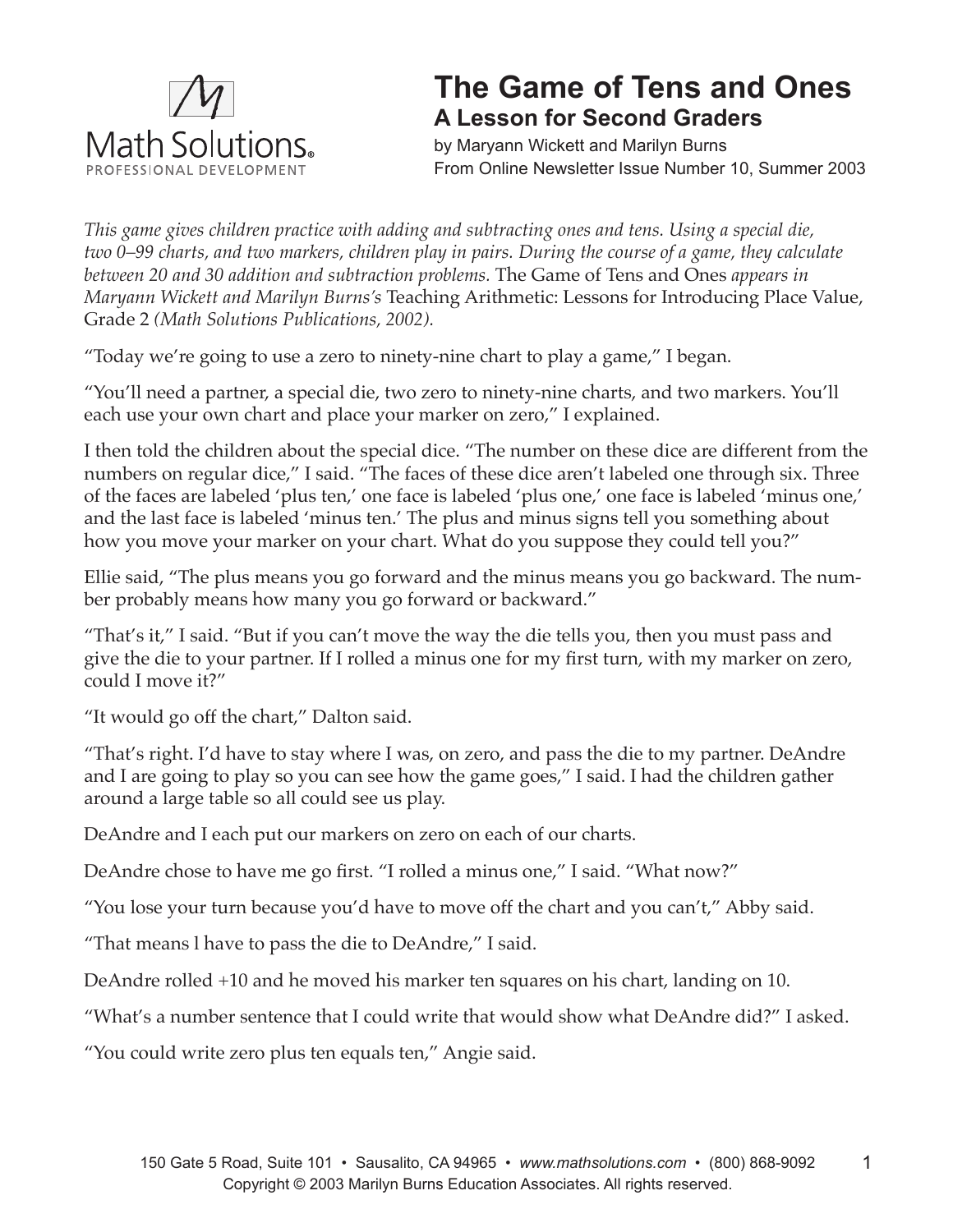*The Game of Tens and Ones,* continued

I recorded on the board:

*0 + 10 = 10*

"Explain why your number sentence tells about DeAndre's turn," I said.

"The zero tells where DeAndre started," Angie explained. "Then he rolled plus ten and that's the 'plus ten' part, and when he counted up ten boxes, his marker was on ten and that's the 'equals ten' part."

I rolled +1. "I'm starting on zero," I said. "The die is telling me to move forward one on my chart, so now I'm on one. What number sentence would tell the story of my turn?"

"Zero plus one equals one," Samuel said. I wrote on the board:

*0 + 1 = 1*

"To show I'm all finished with my turn, I'm handing the die to DeAndre," I said. DeAndre rolled –1. "I'll be on nine now," he said as he moved his marker back one on his chart.

Maya told the number sentence: "Ten minus one equals nine." I recorded:

*10 – 1 = 9*

"DeAndre's at nine and I'm at one. How many boxes would I have to move to catch up to DeAndre?" I asked.

Most hands were up immediately.

"I just counted the squares beginning with two and went to nine, and there were eight," Allie explained.

I recorded on the board:

*start with 2: 3, 4, 5, 6, 7, 8, 9 eight squares*

"Who has a different way to figure how many boxes I have to move to catch up?"

Angie said, "I thought, 'One plus something is nine. What's the something? Well, one plus eight is nine,' so I knew it must be eight boxes."

I recorded Angie's idea:

$$
1 + \square = 9
$$

$$
\square = 8
$$

Ramon volunteered, "I knew that to go from zero to ten it was ten spaces. So Mrs. Wickett moved one space, so that was only nine, and then DeAndre had to move one back, so that was eight."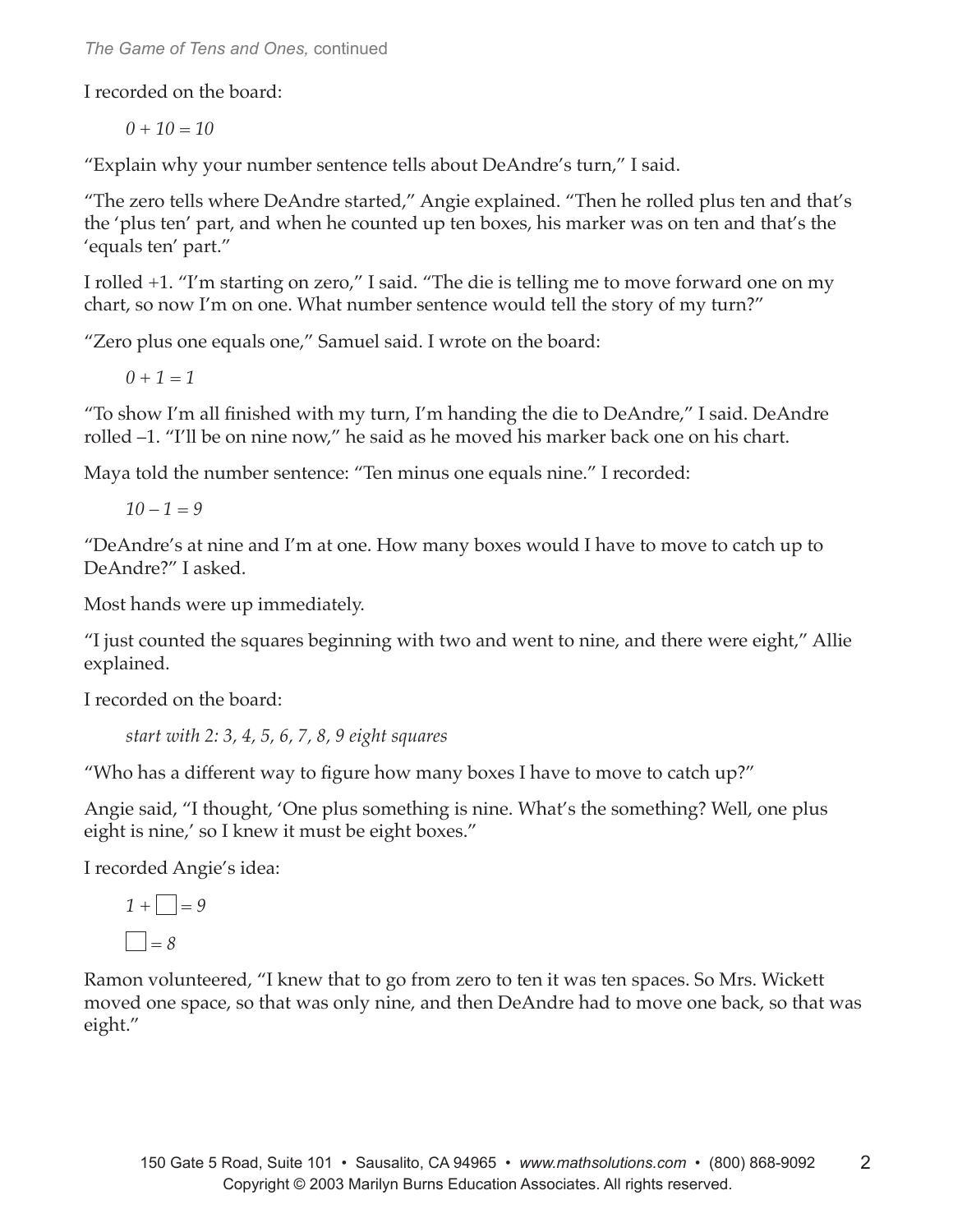I recorded Ramon's idea on the board:

$$
0 + 10 = 10
$$

$$
10 - 1 = 9
$$

$$
9 - 1 = 8
$$

The students were eager to get started. "There's one last rule you need to know. When it gets close to the end of the game, remember that you can't go off the board. That means you must use all of the number you roll and land on ninety-nine, or pass the die to your partner." The students returned to their seats and I explained that their partner would be the person sitting next to them. I reviewed the rules with them and showed them where they could get the 0–99 charts, dice, and markers.

| The Game of Tens and Ones                                                                                                                                                                                                                                                                                                             |
|---------------------------------------------------------------------------------------------------------------------------------------------------------------------------------------------------------------------------------------------------------------------------------------------------------------------------------------|
| You need:<br>a partner<br>20-99 charts<br>2 markers<br>1 die with faces labeled +10, +10, +10, -10, +1, -1                                                                                                                                                                                                                            |
| <b>Rules</b><br>1. Each player places a marker on the zero on his<br>or her own 0-99 chart. Players take turns rolling<br>the die.                                                                                                                                                                                                    |
| 2. Player 1 rolls the die and moves a marker<br>according to the roll on his or her own 0-99 chart.                                                                                                                                                                                                                                   |
| 3. Player 1 checks that Player 2 agrees and then<br>hands the die to Player 2.                                                                                                                                                                                                                                                        |
| 4. Player 2 follows the same steps as Player 1,<br>using his or her own chart.                                                                                                                                                                                                                                                        |
| 5. The winner is the first player to move his or her<br>marker to 99. To win, a player must land on 99<br>exactly. For example, if a player lands on 90 and<br>rolls a +10 on the next turn, the player must<br>pass, as there are only nine boxes from 90 to 99.<br>Players may not move their markers past 99 and<br>off the chart. |

The students cooperated by checking each other's moves and passing the die rather than grabbing it. I noticed that a few students knew that if they rolled +10 or –10, they could just move